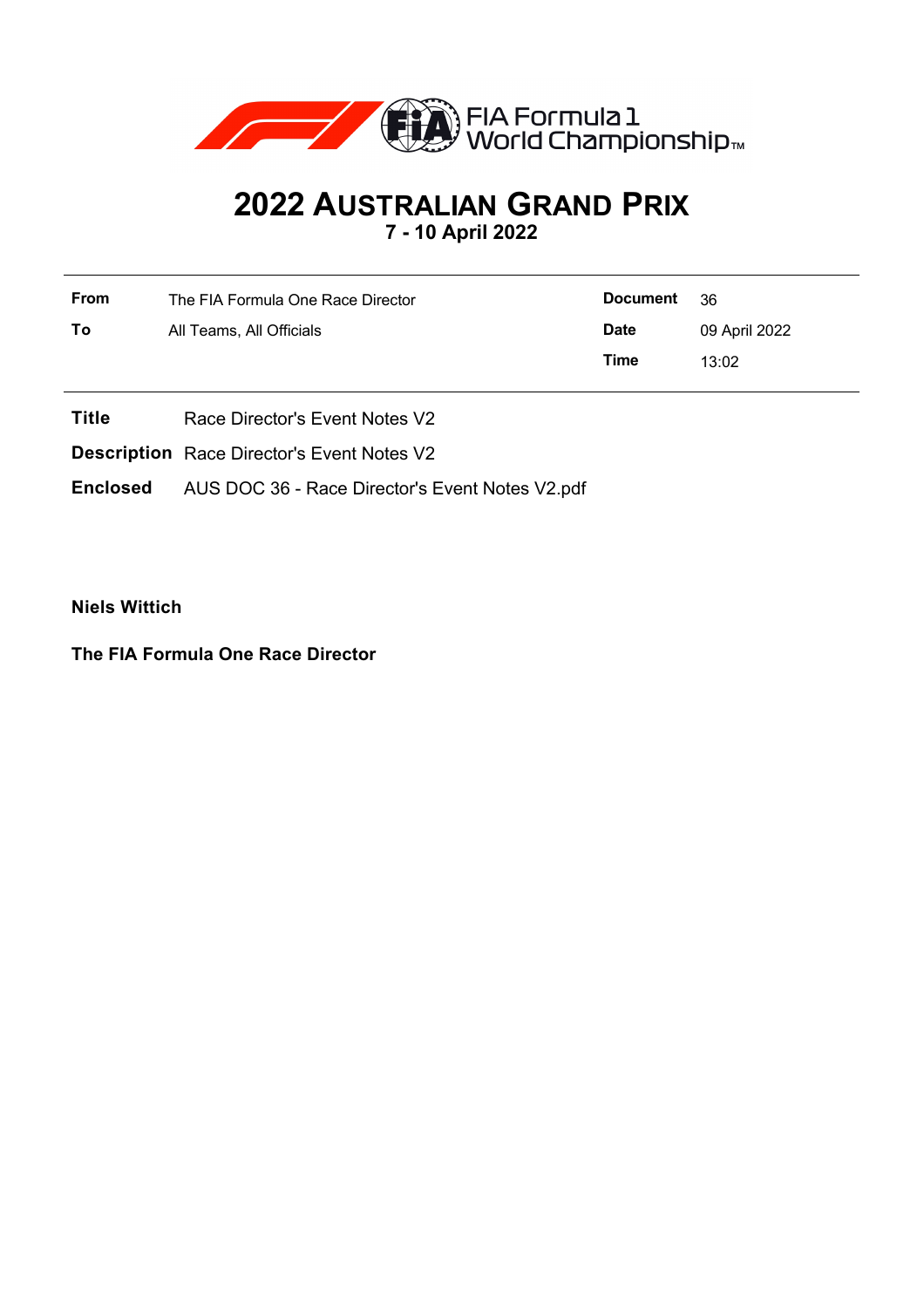

## **2022 AUSTRALIAN GRAND PRIX**

**7 – 10 April 2022**

| From | The FIA Formula One Race Director | <b>Document</b>     | -36                   |
|------|-----------------------------------|---------------------|-----------------------|
| To   | All Teams, All Officials          | <b>Date</b><br>Time | 9 April 2022<br>13:00 |

## **EVENT NOTES V2 (changes in light blue) General Instructions**

## **1) Track light panels**

**1.1** The FIA track light panels have been installed in the positions shown on the circuit map. In accordance with Appendix H to the ISC the light signals have the same meaning as flag signals.

## **2) Drivers leaving their pit stop position in the pit lane**

- **2.1** For safety reasons, no car should be driven from its pit stop position at any time unless:
	- a) It has first been driven into the pit stop position having just entered the pit lane from the track, and;
	- b) It is then driven immediately back onto the track from the pit stop position.

## **3) Observing yellow flags during free practice and qualifying**

- **3.1** Double waved: Any driver passing through a double waved yellow marshalling sector must reduce speed significantly and be prepared to change direction or stop. In order for the stewards to be satisfied that any such driver has complied with these requirements it must be clear that he has not attempted to set a meaningful lap time, for practical purposes any driver in a double yellow sector will have that lap time deleted.
- **3.2** Single waved: Drivers should reduce their speed and be prepared to change direction. It must be clear that a driver has reduced speed and, in order for this to be clear, a driver would be expected to have braked earlier and/or discernibly reduced speed in the relevant marshalling sector.

## **4) In laps during qualifying and reconnaissance laps**

**4.1** In order to ensure that cars are not driven unnecessarily slowly on in laps during and after the end of qualifying or during reconnaissance laps when the pit exit is opened for the race, drivers must stay below the maximum time set by the FIA between the Safety Car lines shown on the pit lane map. You will be informed of the maximum time after the first day of practice.

## **5) Article 55.14**

**5.1** (…) In order to avoid the likelihood of accidents before the safety car returns to the pits, from the point at which the lights on the car are turned out drivers must proceed at a pace which involves no erratic acceleration or braking nor any manoeuvre which is likely to endanger other drivers or impede the restart.(…)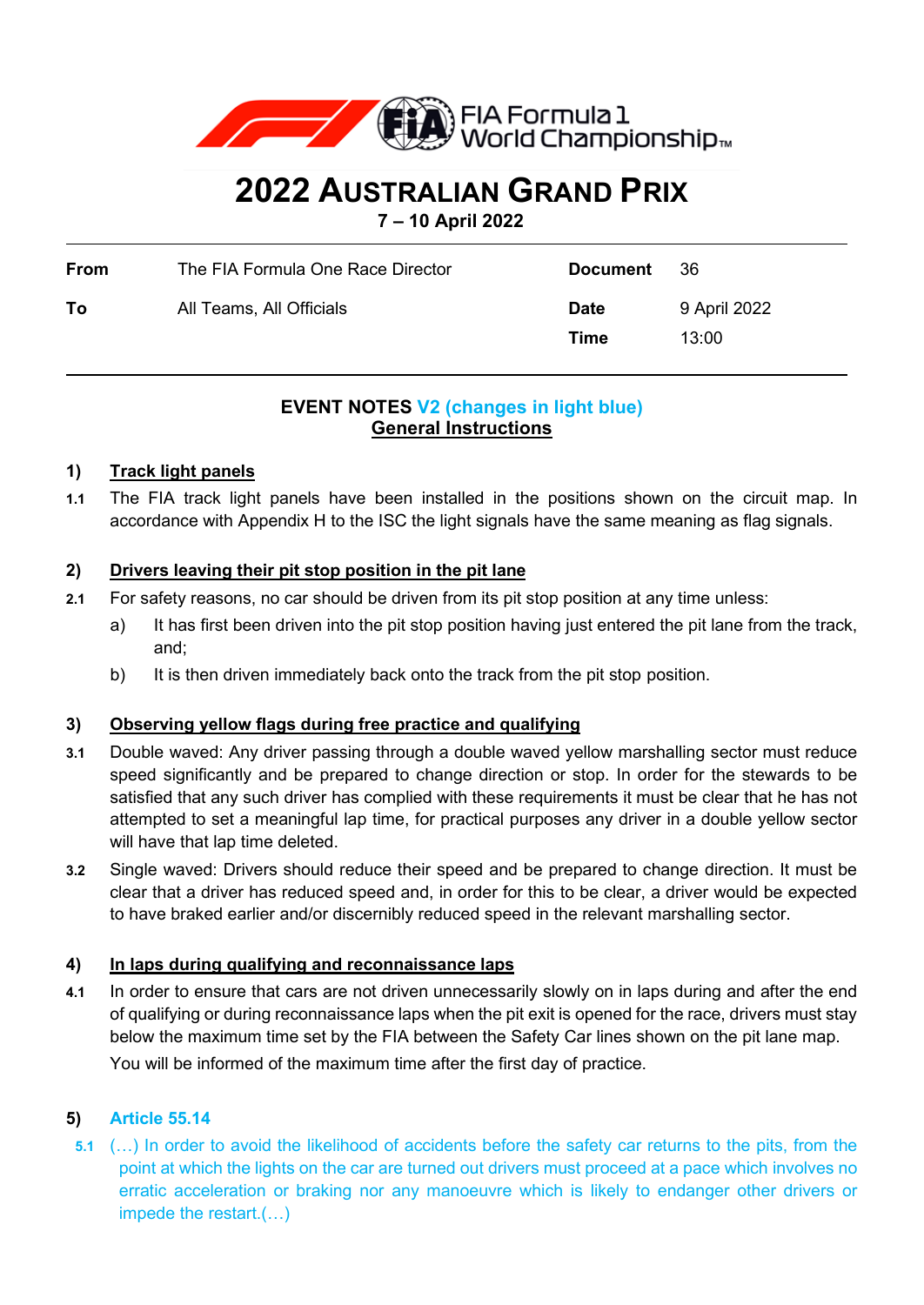

#### **6) Appendix L, Chapter III, 5 Wearing of jewellery**

**6.1** The wearing of jewellery in the form of body piercing or metal neck chains is prohibited during the competition and my therefore be checked before the start.

#### **7) Parc Fermé Cameras**

**7.1** The Parc Fermé cameras must be uncovered and operational at all times during the Event.

## **8) Article 43.2**

**8.1** (…) All drivers going to the pit exit at this time must do so at a constant speed and with constant throttle. This applies over the whole pit lane. (…)

#### **9) Lapping during the race**

**9.1** The ISC requires drivers who are caught by another car about to lap him to allow the faster driver past at the first available opportunity. The F1 Marshalling System has been developed in order to ensure that the point at which a driver is shown blue flags is consistent, rather than trusting the ability of marshals to identify situations that require blue flags.

The system will be set to give a pre-warning when the faster car is within 3.0s of the car about to be lapped, this should be used by the team of the slower car to warn their driver he is soon going to be lapped and that allowing the faster car through should be considered a priority. When the faster car is within 1.2s of the car about to be lapped blue flags will be shown to the slower car (in addition to blue light panels, blue cockpit lights and a message on the timing monitors) and the driver must allow the following driver to overtake at the first available opportunity.

It should be noted that the aim of using F1MS is ensure consistent application of the rules, additional instructions may also be given by race control when necessary.

## **Event Specific Instructions**

#### **10) Formula 1 Sporting Regulations Article 23.1**

**10.1** In accordance with the provisions of Article 23.1b), this Event is an Open Event.

#### **11) Changes to the circuit**

The right-hand side of the track approaching Turn 1 has been widened by approximately 2.5m and the barriers realigned as a result and a new apex kerb of the same type has been installed at Turn 1

The barriers in the run off area at Turn 1 have been realigned and Tecpro barrier added in the straight-ahead position.

The right-hand side barrier at Turn 2 has been realigned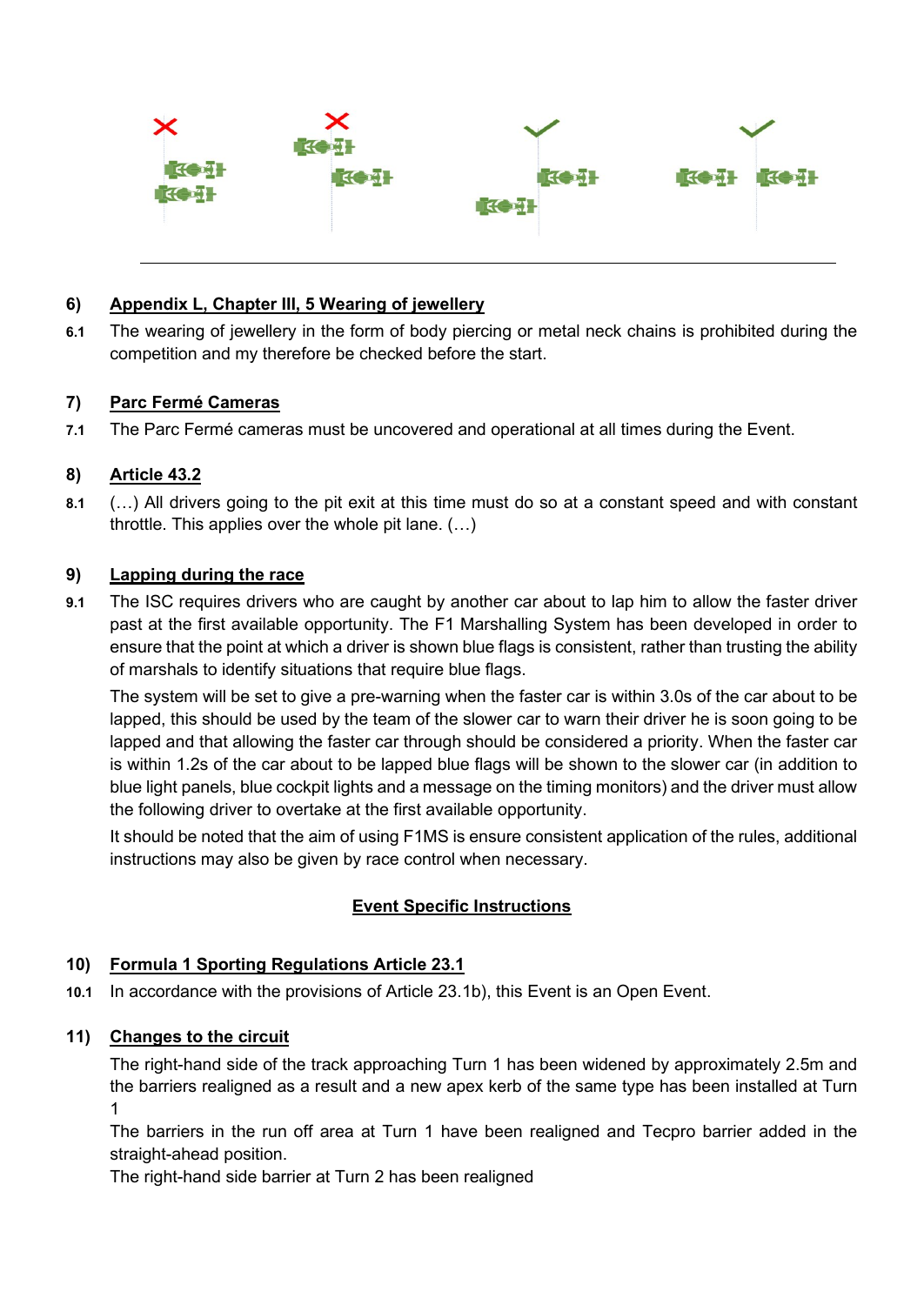The right-hand side of the track approaching Turn 3 has been widened by approximately 4m and the barriers realigned as a result and a new combination apex kerb has been installed at Turn 3

The right hands side vehicle opening located approximately 150m prior to Turn 3 has been removed. The left-hand side wall at the exit of Turn 5 has been realigned closer to the edge of the track.

The apex of Turn 6 has moved outward by approximately 8m, the right-hand side barriers have been realigned as a result and a new apex kerb of the same type has been installed

The barriers in the run off area at Turn 6 have been realigned. With the addition of Tecpro barrier to the existing tyre barrier.

The Turn 7 apex kerb has been extended by approximately 20m at the departure end.

Turn 9 and 10 have been removed and the track and barrier configuration has been completely realigned

The Tecpro Barrier in the Turn 10 (previously Turn 12) run off area has been upgraded and extended back towards the vehicle opening.

Turn 11 (previously Turn 13) has been completely reconfigured. A combination kerb has been installed on the apex and a double kerb has been installed in the exit.

The apex of Turn 13 (previously Turn15) has moved outward by approximately 2m and a new combination apex kerb has been installed

The left-hand side barrier at the exit of Turn 14 (previously Turn 16) has been realigned closer to the edge of the track.

The F1 pit lane has been widened by approximately 2m and completely resurfaced.

The right-hand side verge on the pit straight has been removed to facilitate the widening of the pit lane and as a result the barrier is on the edge of the track.

The track has been completely resurfaced.

#### **12) Specific Technical Procedures**

**12.1** Please note that from 2022 the FIA have introduced an Appendix Index File which contains all the relevant and active Appendix documents, Technical and Sporting Directives. The latest version of this Index file ("2022 Formula 1 Appendix – iss 5 – 2022-03-16.xlsx") and all relevant documents can be found on the FIA SFTP site.

#### **13) Pit Lane Walk and Support Races team barrier placement**

**13.1** Team barrier placement prior to and during all support category practice sessions and races and during all pit lane walks: On the joint between the asphalt and the concrete.

#### **14) Practice starts**

- **14.1** Practice starts may be carried out on the asphalt on the right-hand side of the fast lane immediately after the pit exit line and, for the avoidance of doubt, this includes any time the pit exit is open for the race.
- **14.2** For reasons of safety and sporting equity, cars may not stop in the fast lane at any time the pit exit is open without a justifiable reason (a practice start is not considered a justifiable reason).
- **14.3** For reasons of safety and sporting equity, at any time the pit exit is open and when practice starts are permitted to be carried out, any car who wishes to perform a practice start must form up in a line and leave in the order they got there unless another car is unduly delayed.

#### **15) Lines or bollards at the Pit Entry and Pit Exit**

**15.1** In accordance with Chapter 4 (Section 5) of Appendix L to the ISC drivers must keep to the right of the solid yellow line at the pit exit when leaving the pits. No part of any car leaving the pits may cross this line.